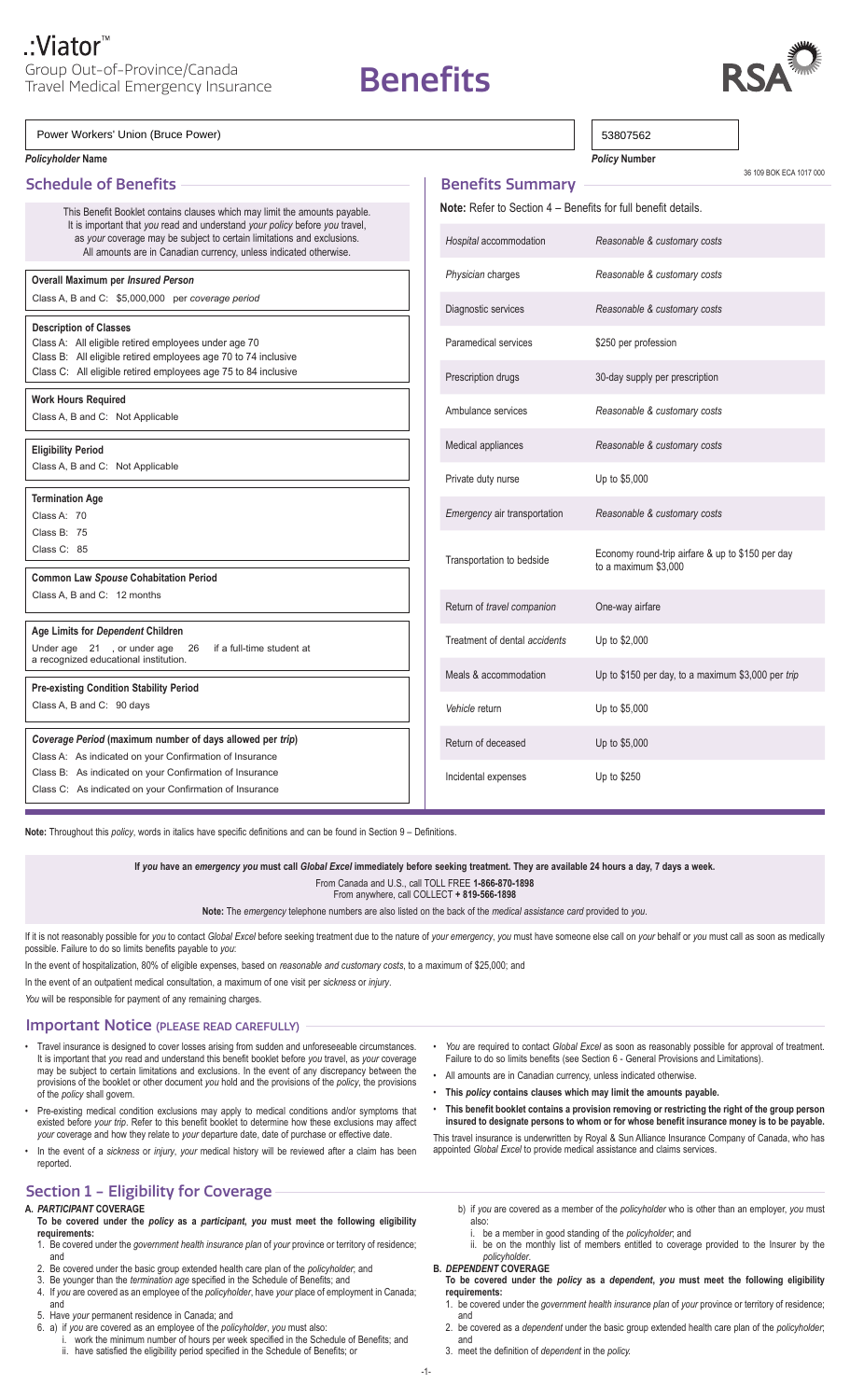## Section 2 ‑ Effective Date of Coverage

- **A.** *PARTICIPANT'S* **EFFECTIVE DATE OF COVERAGE**
- *Participant* **coverage will become effective on the later of:** 1. the date the *policy* becomes effective; or
- 2. the date your coverage becomes effective under the basic group extended health care plan of the *policyholder*.

Coverage for disabled employees or employees who are not *actively at work* on the date their coverage would normally become effective will become effective on the date the employee resumes active work.

# Section 3 ‑ Termination Date of Coverage

**A.** *PARTICIPANT'S* **TERMINATION DATE OF COVERAGE**

### *Participant* **coverage will terminate immediately upon the first to occur of:**

- 1. the date you cease to meet the eligibility requirements in Section 1 Eligibility for Coverage, for *participant* coverage; or
- 2. the date the premium is due if the *policyholder* does not remit *your* premium to the Insurer, except where this is the result of clerical error; or
- 3. the date the *policy* is terminated.
- **B.** *DEPENDENT'S* **TERMINATION DATE OF COVERAGE** *Dependent* **coverage will terminate immediately upon the first to occur of:**
	- 1. the date the *dependent* ceases to meet the eligibility requirements in Section 1 Eligibility for Coverage, for *dependent* coverage; or

### Section 4 ‑ Benefits

This *policy* offers coverage to the Overall Maximum per *insured person*, per *trip*, specified in the Schedule of Benefits, for *reasonable and customary costs* incurred by the *insured person* in case of an *emergency* occurring while the *insured person* is travelling outside their home province or territory of residence for the benefits set out in this section. The Insurer will pay eligible expenses, subject to all terms and conditions indicated in this benefit booklet, only in excess of any amount covered by *your government health insurance plan* or any other benefit plan.

#### **In the event of an** *emergency***, the following benefits are payable under the** *policy***. However, certain expenses, as specified below, are covered only if** *you* **obtain the prior approval of** *Global Excel***.**

- 1. Hospital Accommodation: Room and board costs up to the semi-private room rate charged by the *hospital*. If *medically necessary*, expenses for treatment in an intensive or coronary care unit are also covered. If coverage terminates for any reason during *your hospital* stay, benefits continue until discharge, to a maximum of one year. In no case will expenses for *in-patient* stays be covered for a period greater than 365 days per *insured person*.
- 2. *Physician* **Charges:** Charges for treatment by a *physician*.
- 3. **Diagnostic Services:** Laboratory tests and x-rays prescribed by the attending *physician* and that are part of the *emergency* treatment. The *policy* does not cover magnetic resonance imaging (MRI), cardiac catheterization, computerized axial tomography (CAT) scans, sonograms or ultrasounds and biopsies unless such services are authorized in advance by *Global Excel*.
- 4. **Paramedical Services:** The services (including x-rays) of a licensed chiropractor, physiotherapist, podiatrist or osteopath, to the maximum specified in the Benefit Summary section, per *insured person*, per profession listed above, when approved in advance by *Global Excel*.
- 5. **Prescriptions:** Drugs, including injectable drugs and sera, that can only be obtained upon medical prescription, that are prescribed by a *physician* and that are supplied by a licensed pharmacist when *medically necessary* for *emergency* treatment, except when needed to stabilize a chronic condition or a medical condition which *you* had before *your trip*. This benefit is limited to a 30-day supply per prescription, unless *you* are hospitalized.
- 6. **Ambulance Services:** When reasonable and *medically necessary*, licensed ground ambulance service to the nearest medical facility.
- 7. **Medical Appliances:** When approved in advance by *Global Excel*, minor appliances such as crutches, casts, splints, canes, slings, trusses, braces, walkers and/or the temporary rental of a wheelchair when prescribed by the attending *physician*, obtained outside *your* province or territory of residence and *medically necessary*.
- 8. **Private Duty Nurse:** The professional services of a registered private nurse, when *medically necessary* and while hospitalized, to the maximum specified in the Benefit Summary section, per *insured person*, when approved in advance by *Global Excel*.
- 9. *Emergency* **Air Transportation:** When approved and arranged in advance by *Global Excel:* a) air ambulance to the nearest appropriate medical facility or to a Canadian *hospital* for immediate *emergency* treatment;
- b) transport on a licensed airline with an attendant (where required) to return *you* to *your* province or territory of residence for immediate *emergency* treatment.
- 10. **Transportation to Bedside:** When approved in advance by *Global Excel*, a single roundtrip economy airfare from Canada plus up to the maximum amount specified in the Benefit Summary

### Section 5 ‑ Exclusions

#### **The** *policy* **does not cover losses or expenses related in whole or in part, directly or indirectly, to any of the following:**

- 1. Treatment or services normally covered or reimbursable under a *government health insurance plan*  or under other insurance *you* might have.
- 2. Any medical condition that existed prior to departure that was not *stable* at any time during the Preexisting Condition Stability Period specified in the Schedule of Benefits prior to each departure date.
- 3. Any *trip* booked or commenced contrary to medical advice or after being diagnosed with a *terminal illness*.
- 4. Any medical condition for which, prior to departure, medical evidence suggests a reasonable expectation that treatment or hospitalization could be required while travelling.
- 5. Treatment, surgery, medication, services or supplies that are not required for the immediate relief of acute pain and suffering or that *you* elect to have provided outside *your* province or territory of residence when medical evidence indicates that *you* could return to *your* province or territory of residence to receive such treatment. The delay to receive treatment in *your* province or territory of residence has no bearing on the application of this exclusion.
- 6. Treatment or surgery during a *trip* when the *trip* is undertaken for the purpose of securing or with the intent of receiving medical or *hospital* services, whether or not such *trip* is taken on the advice of a *physician*.
- 7. Cardiac catheterization, angioplasty, and/or cardiovascular surgery including any associated diagnostic test(s) or charges unless approved by *Global Excel* prior to being performed, except in extreme circumstances where such surgery is performed on an *emergency* basis immediately upon admission to *hospital*.
- 8. Magnetic resonance imaging (MRI), computerized axial tomography (CAT) scans, sonograms or ultrasounds and biopsies unless such services are authorized in advance by *Global Excel*.
- 9. Hospitalization or services rendered in connection with general health examinations for "checkup" purposes, treatment of an *ongoing condition*, regular care of a chronic condition, home health care, investigative testing, rehabilitation or ongoing care or treatment in connection with drugs, alcohol or any other substance abuse or non-compliance with any prescribed medical therapy or treatment and medical treatment of an acute *sickness* and/or *injury* after the initial *emergency* has ended (as determined by the Medical Director of *Global Excel*).
- 10. A disorder, disease, condition or symptom that is emotional, psychological or mental in nature unless hospitalized.
- 11. *Emergency* Air Transportation and/or car rental unless approved and arranged in advance by Global *Excel*.

**B.** *DEPENDENT'S* **EFFECTIVE DATE OF COVERAGE**

- *Dependent* **coverage, if any, will become effective on the later of:** 1. the date the *policy* becomes effective; or
- 2. the date the *dependent's* coverage becomes effective under the basic group extended health care plan of the *policyholder*, but in no event prior to the date the *participant's* insurance becomes effective.
- 2. the date the *participant's* coverage terminates, except in the event of the death of the *participant*, in which case *dependent* coverage may continue, provided the *policyholder* continues to make the required premium payments, until the earlier of:
	- a) the date the *policyholder* ceases to provide and pay for extended health care benefits for *dependents*, or
	- b) the date *you* cease to meet the definition of *dependent*, or
	- c) the date you reach the *termination age* specified in the Schedule of Benefits, or
- d) the date *you* remarry or die; or
- 3. the date the *policy* is terminated.

section for the cost of meals and commercial accommodation for one of the following: *spouse*, parent, child, brother, sister or business partner, to:

- be with *you* if *you* are travelling alone and have been hospitalized as the result of an *emergency*. To be payable, this benefit requires that *you* eventually be hospitalized as an *in-patient* for at least three consecutive days outside *your* province or territory of residence and that the attending *physician* provide written certification that the situation was serious enough to warrant the visit; or
- b) identify the deceased *insured person* prior to the release of the body, where necessary
- The Insurer will only reimburse covered expenses evidenced by original receipts.
- 11. **Return of** *Travel Companion***:** If *you* are returned to *your* province or territory of residence under the *Emergency* Air Transportation benefit or the Return of Deceased benefit, the Insurer will reimburse the cost of a single one-way economy airfare for a *travel companion* to return to Canada, when approved in advance by *Global Excel*.
- 12. Treatment of Dental *Accidents:* To the maximum specified in the Benefit Summary section per *insured person* for *emergency* dental treatment to repair natural, vital and sound teeth or permanently attached artificial teeth provided the *injury* was caused by an external, accidental blow to the mouth or face. *You* must consult a *physician* or dentist immediately following the *injury*. Treatment must begin during the *coverage period* and be completed prior to returning to *your*  province or territory of residence. An *accident* report is required from a *physician* or dentist for claims purposes.
- 13. **Meals and Accommodation:** To the maximum specified in the Benefit Summary section per *participant*, for the cost of commercial accommodation and meals for the *participant* and/or any of his/her *dependents* when their *trip* is extended beyond the last day of the scheduled *trip* due to the *sickness* and/or *injury* suffered by an *insured person*. This benefit must be authorized in advance by *Global Excel*. The fact that *you* are unable to travel must be certified by the attending *physician* and supported with original receipts from commercial organizations.
- 14. *Vehicle* **Return:** To the maximum specified in the Benefit Summary section if neither *you*, nor someone travelling with *you*, are able to operate *your vehicle*, whether owned or rented, during *your trip* due to *sickness* and/or *injury*. Arrangements and payment will be made for the return of the *vehicle* to *your* home in *your* province or territory of residence or the nearest appropriate rental agency. Benefits will only be payable for a single person to return the *vehicle* when approved and/or arranged in advance by *Global Excel*. This benefit does not cover wages lost by the person driving *your vehicle*. The Insurer will only reimburse covered expenses evidenced by original receipts.
- 15. **Return of Deceased:** To the maximum specified in the Benefit Summary section towards the cost of preparation and transportation of the deceased *insured person* to their province or territory of residence in the event of death due to *sickness* and/or *injury*.

In the case of cremation and/or burial at the place of death of the *insured person*, this benefit is limited to \$2,500.

The cost of the casket or urn is not covered.

- 16. **Incidental Expenses:** To the maximum specified in the Benefit Summary section for *your* out-ofpocket expenses such as telephone charges, television rental and parking while *you* are hospitalized for an *emergency* and the expenses are incurred as a direct result of such hospitalization. The Insurer will only reimburse covered expenses evidenced by original receipts.
- 12. Treatment not performed by or under the supervision of a *physician* or licensed dentist.
- 13. Treatment or hospitalization of mother or child as a result of pregnancy, miscarriage, childbirth or complications of any of these conditions occurring in the four weeks before or after the expected delivery date.
- 14. War, invasion, act of a foreign enemy, declared or undeclared hostilities, civil war, rebellion, revolution or military power.
- 15. *Terrorism* or by any activity or decision of a government agency or any other entity to prevent, respond to or terminate *terrorism* except for ensuing loss or damage which results directly from fire or explosion. Such loss or damage is excluded regardless of any other cause or event that contributes concurrently or in any sequence to the loss or damage.
- 16. Committing or attempting to commit an illegal act or a criminal act.
- 17. Suicide (including any attempt thereat) or self-inflicted *injury*.
- 18. Service in the armed forces.
- 19. Participation in any sport as a professional athlete (for which *you* are remunerated), or in motorized or mechanically-assisted racing or speed contests (defined as an organized activity of a competitive nature in which speed is a determining factor in the outcome of the event).
- 20. Loss or damage to hearing devices, eyeglasses, sunglasses, contact lenses, or prosthetic teeth, limbs or devices and resulting prescription thereof.
- 21. The replacement of an existing prescription whether by reason of loss, unless otherwise specified elsewhere in the *policy*, renewal or inadequate supply or the purchase of drugs and medications (including vitamins) which are commonly available without a prescription or which are not legally registered and approved in Canada or which are not required as a result of an *emergency*.
- 22. Upgrading charges and cancellation penalties for airline tickets, unless approved in advance by *Global Excel*.
- 23. The cost of any airline ticket covered under the *policy* where your ticket may be exchanged or used for the same purpose.
- 24. Crowns and root canals.
- 25. Treatment or services received in the province where you attend school or work on a full-time basis or in *your* home country, if *you* are a foreign student studying in Canada or a non-resident working in Canada.
- 26. An *accident* occurring while *you* were operating a motorized *vehicle*, vessel or aircraft, if *you*:
	- a) were under the influence of drugs or toxic substances, or
	- b) had a blood alcohol level higher than 80 milligrams of alcohol per 100 millilitres of blood, or
	- c) had a blood alcohol level higher than the legal limit in the location where the *accident* occurred.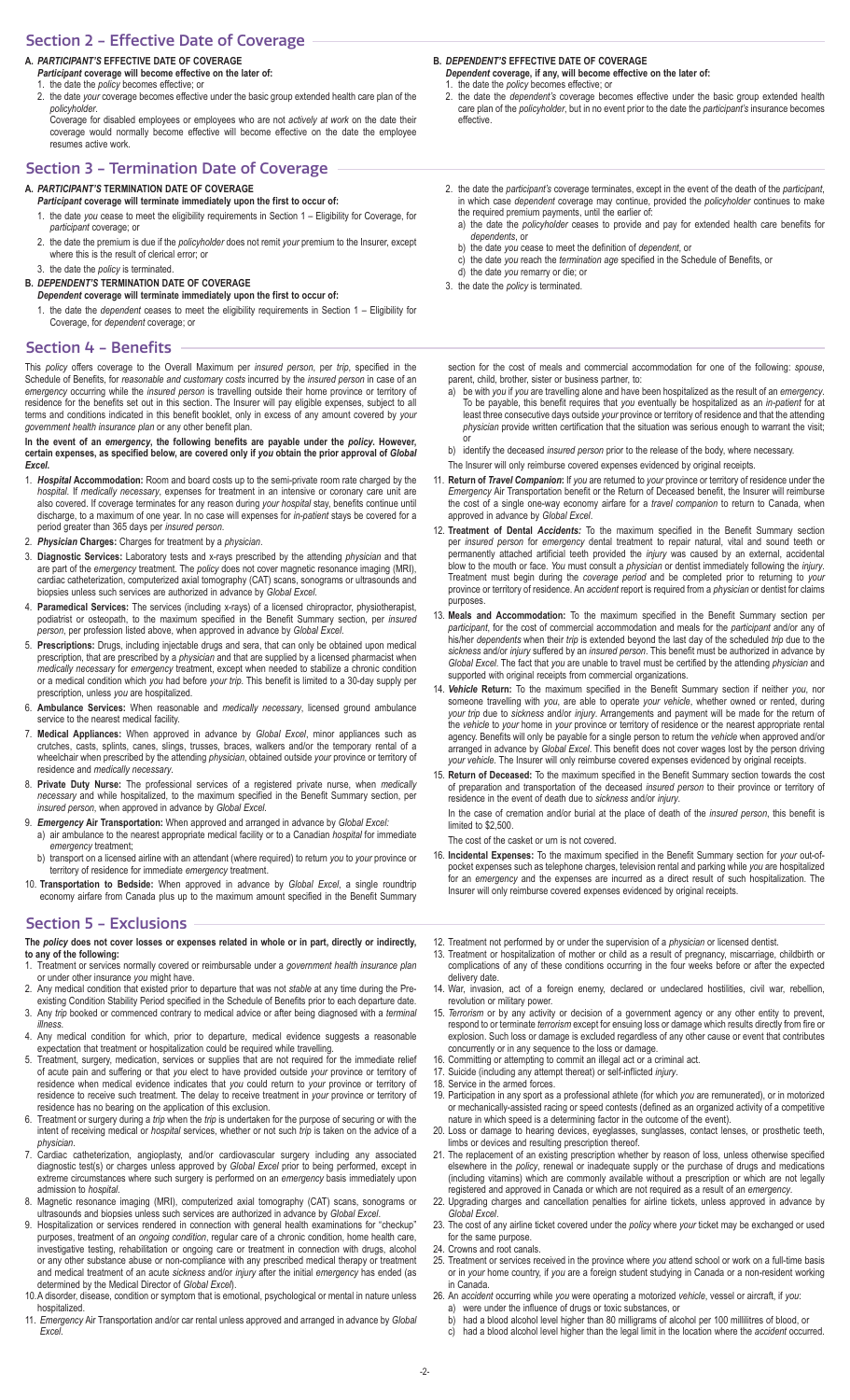### Section 6 ‑ General Provisions and Limitations

- 1. **Notice to** *Global Excel***:** In the event of an *emergency* during a covered *trip*, *you* must call *Global Excel* immediately, prior to seeking treatment. If it is not reasonably possible for *you* to contact *Global Excel* prior to seeking treatment due to the nature of *your emergency*, *you* must have someone else call on *your* behalf or *you* must call as soon as medically possible. If *you* fail to notify *Global Excel*, *your* benefits are limited as follows:
	- a) The Insurer will not pay expenses for benefits that are not approved by *Global Excel*, if preapproval is required.
	- b) In the event of hospitalization, the Insurer will pay 80% of eligible expenses, based on *reasonable and customary costs*, to a maximum of \$25,000; and
	- c) In the event of an outpatient medical consultation, the Insurer will cover a maximum of one visit per *sickness* or *injury*.
- *You* will be responsible for payment of any remaining charges.
- 2. Transfer or Medical Repatriation: During an emergency (whether prior to admission or during a covered hospitalization), the Insurer reserves the right to:
	- a) transfer *you* to one of *Global Excel's* preferred health care providers, and/or
	- b) return *you* to *your* province or territory of residence

for the medical treatment of *your sickness* and/or *injury* where this poses no danger to *your* life or health. If *you* choose to decline the transfer or return when declared medically *stable* by the Medical Director of *Global Excel*, the Insurer will be released from any liability for expenses incurred for such *sickness* and/or *injury* after the proposed date of transfer or return. *Global Excel* will make every provision for *your* medical condition when choosing and arranging the mode of *your* transfer or return and, in the case of a transfer, when choosing the *hospital*.

- 3. **Limitation of Benefits:** Once *you* are deemed medically *stable* to return to Canada (with or without medical escort) either in the opinion of the Medical Director of *Global Excel* or by virtue of discharge from a medical facility, *your emergency* will be deemed to have ended, whereupon any further consultation, treatment, recurrence or complication related to the *emergency* will no longer be eligible for coverage under the *policy*.
- 4. **Misrepresentation and Non-Disclosure:** *Your* entire coverage under the *policy* shall be voidable if the Insurer determines, whether before or after loss, that *you* or the *policyholder* have concealed, misrepresented or failed to disclose any material fact or circumstance concerning the *policy* or *your*  interest therein, or if *you* or the *policyholder* refuse to disclose information or to permit the use of such information, pertaining to any of the *insured persons* under the *policy*. Consequently and following a loss, no claim shall be payable by the Insurer and *you* shall be solely responsible for all expenses relating to *your* claim, including medical repatriation costs.
- 5. **Subrogation:** If *you* suffer a loss covered under the *policy*, the Insurer is granted the right from *you*  to take action to enforce all *your* rights, powers, privileges, and remedies, to the extent of benefits paid under the *policy*, against any person, legal person or entity which caused such loss. Additionally, if No Fault benefits or other collateral sources of payment of medical expenses are available to *you*, regardless of fault, the Insurer is granted the right to make demand for, and recover, those benefits. If the Insurer institutes an action it may do so at its own expense, in *your* name, and *you* will attend at the place of loss to assist in the action, in addition to providing the Insurer all information, cooperation and assistance the Insurer may reasonably require. If *you* institute a demand or action for a covered loss, *you* shall immediately notify the Insurer so that the Insurer may safeguard its rights. *You* shall take no action after a loss that will impair the rights of the Insurer set forth in this paragraph and shall do all such things as are necessary to secure such rights.
- 6. **Arbitration:** Notwithstanding any clause in the *policy*, the parties hereto undertake to submit to an arbitration procedure, to the exclusion of the courts, any present or future dispute relating to a claim. The arbitration proceedings shall be governed by the arbitration law in force in the Canadian province or territory of residence of the *participant*. The parties agree that any action will be referred to arbitration.
- 7. **Applicable Law:** The *policy* is governed by the law of the Canadian province or territory of residence of the *participant*. Any legal proceeding by the *insured person*, his heirs or assigns shall be brought in the courts of the Canadian province or territory of residence of the *participant*.
- 8. **Other Insurance:** This insurance is a second payer plan. For any loss or damage insured by, or for any claim payable under any other liability, group or individual basic or extended health insurance plan, or contracts including any private or provincial or territorial auto insurance plan providing *hospital*, medical, or therapeutic coverage, or any other insurance in force concurrently herewith, amounts payable hereunder are limited to those covered benefits incurred outside the province of

#### Section 7 ‑ Automatic Extension of Coverage Period

The *coverage period* per *trip* will automatically be extended up to 72 hours, provided *you* have not reached the *termination age*, if:

- a) *you* are hospitalized due to a medical *emergency* on the last day of coverage. *Your* coverage will remain in force for as long as *you* are hospitalized and the 72-hour extension commences upon release from *hospital*;
- b) a late train, boat, bus, plane, or other *vehicle* in which *you* are a passenger causes *you* to miss *your* scheduled return to *your* province or territory of residence (including by reason of weather);

# Section 8 ‑ International Assistance Service

*Global Excel* **is available to take** *your* **calls 24 hours a day, 7 days a week. Emergency Call Centre** — No matter where *you* travel, professional assistance personnel are ready to take *your* call. *Global Excel* can also provide *you* with Canada Direct instructions and codes so that *you* only deal with Canadian telephone operators.

**Referrals** — *Global Excel* can refer *you* to the preferred medical providers (*hospitals*, clinics and *physicians*) that are closest to where *you* are staying. With a referral, it is less likely that *you* will have to pay for services out of pocket.

**Benefit Information** — Explanation of *your* coverage is available to *you* and to the medical providers who are treating *you*.

**Medical Consultants** — *Global Excel's* team of medical professionals, available 24 hours a day, will monitor the services given in the event of a serious *emergency*. If necessary, *Global Excel* will help *you* return to Canada for the care required.

# Section 9 ‑ Definitions

**Throughout this** *policy***, defined words are written in italics.**

**"Accident"** means a fortuitous, sudden, unforeseen and unintentional event exclusively attributable to an external cause resulting in bodily *injury*.

**"Actively at Work"** means the employee is physically and mentally capable of doing each and every function of his occupation, on the basis of the minimum number of hours worked per week specified in the Schedule of Benefits. If an employee is not actively at work due to vacation, holidays, a nonscheduled working day, maternity or parental leave, then actively at work means the capability to perform the employee's normal duties at the employee's normal place of employment on the same basis as the employee who is actively at work.

**"Coverage Period"** means the maximum number of consecutive days allowed per *trip* stated in the Schedule of Benefits during which *you* are covered under the *policy* when *you* take a *trip* and which is calculated as of the commencement date of *your trip*.

**"Dependent"** means the *spouse* and the unmarried child of the *participant* or *spouse*, who is dependent on the *participant* for support and is not employed on a full-time basis. Age limits for a dependent child are specified in the Schedule of Benefits. However, coverage will not continue beyond the age limit specified in the Schedule of Benefits, except for a covered dependent child who is physically or mentally disabled and totally dependent on the *participant* for support on the date he reached the age when insurance would normally terminate.

**"Emergency"** means the occurrence of a *sickness* and/or *injury* during the *coverage period* that requires immediate *medically necessary* treatment for the relief of acute pain or suffering, other than experimental or alternative treatment, and such treatment cannot be delayed until *your* return to Canada.

residence that are in excess of the amounts for which an *insured person* is insured under such other coverage. All coordination with employee related plans follows Canadian Life and Health Insurance Association Inc. guidelines. In no case will the Insurer seek to recover against employment related plans if the lifetime maximum for all in-country and out-of-country benefits is \$50,000 or less.

9. **Co-ordination and Order of Benefits:** If a person has coverage under another plan that does not provide for co-ordination of benefits, that plan will be considered primary carrier and will be responsible for making the initial payment. If the other plan does provide for co-ordination of benefits, the order of benefit will be as follows:

*Participant* and *Dependent Spouse*

The plan insuring the *participant* or the *participant's dependent spouse* as an employee/member pays benefits before the plan insuring the *participant* or the *participant's spouse* as a *dependent*. *Dependent* Child

If the *dependent* child is insured as a *dependent* under the *participant's* and the *spouse's* plans, benefits will first be payable under the plan of the parent whose birthday comes first in the calendar year. The balance of eligible expenses can then be submitted to the plan of the other parent.

If both parents have the same birthday (month/day), the claims for children must be submitted to the plan in the alphabetical order of the parents' first names.

When a person is insured under other group or individual policies or government plans, the benefits payable from all sources cannot exceed one hundred percent of expenses incurred.

- 10. **Rights of Examination:** As a condition precedent to recovery of insurance money under the *policy*, a) the claimant must give the Insurer and *Global Excel* an opportunity to examine the person of the *insured person* when and so often as it reasonably requires while the claim hereunder is pending, and
	- b) in the case of death of the *insured person*, the Insurer and *Global Excel* may require an autopsy, subject to any law of the applicable jurisdiction relating to autopsies.
- 11. Limitation Period: Every action or proceeding against an insurer for the recovery of insurance money payable under the contract is absolutely barred unless commenced within the time set out in the Insurance Act (for actions or proceedings governed by the laws of British Columbia, Alberta and Manitoba), the Limitations Act, 2002 (for actions or proceedings governed by the laws of Ontario), Article 2925 of the Civil Code of Quebec (for actions or proceedings governed by the laws of Quebec), or other applicable legislation.
- 12. **Availability and Quality of Care:** Neither the Insurer nor *Global Excel* shall be responsible for the availability or quality of any medical treatment (including the results thereof) or transportation at the vacation destination, or *your* failure to obtain medical treatment during the *coverage period*.
- 13. Evidence of Age: The Insurer reserves the right to request proof of age of any *insured person*.
- 14. Assignment: Benefits under the *policy* may not be assigned to a third party. However and exceptionally, in no event will this affect *Global Excel's* ability to make payment, for the benefit of the *insured person*, directly to the *hospital* or clinic as provided for under Section 9 - International Assistance Service.
- 15. **When Money Payable:** All money payable under the *policy* shall be paid by the Insurer within 60 days after it has received due proof of claim.
- 16. **Continuance of Individual Coverage During Absence from Work:** If a *participant* is absent from work due to disability, temporary lay-off, authorized leave of absence, strike or any other work stoppage, the insurance will be continued as long as the *participant* remains covered under the *policyholder's* basic group extended health care plan.
- 17. **Examination of the** *Policy:* The *policy*, including any endorsements, will be kept at the office of the *policyholder*. *You* may consult the *policy* during the regular business hours of the *policyholder*.
- 18. **Sanctions**: The Insurer is a member of the RSA Group whose principal insurance company in the United Kingdom is required to comply with economic, financial and trade sanctions imposed by the European Union and the United Kingdom and the parties acknowledge that the Insurer intends to adhere to the same standard.

The Insurer shall not provide any coverage or be liable to provide any indemnity or payment or other benefit under this *policy* which would breach economic, financial or trade sanctions ("Sanctions") imposed under the laws of Canada; or would breach Sanctions imposed by the European Union or the United Kingdom if provided under an insurance contract issued by an insurer in the United Kingdom.

c) the *vehicle* in which *you* are travelling is involved in a traffic accident or mechanical breakdown that prevents *you* from returning to *your* province or territory of residence on or before *your* return date; d) *you* must delay *your* scheduled return to *your* province or territory of residence due to a medical

emergency. All claims incurred after *your* original scheduled return date must be supported by documented proof of the event resulting in *your* delayed return.

**Urgent Message Relay** — In the event of a medical *emergency*, *Global Excel* will contact *your travel companion* to keep him advised of *your* medical situation and will help *you* exchange important messages with *your* family.

**Interpretation Service** — *Global Excel* can connect *you* to a foreign language interpreter when required for *emergency* services in foreign countries.

**Direct Billing** — Whenever possible, *Global Excel* will instruct the *hospital* or clinic to bill the Insurer directly.

**Claims Information** — *Global Excel* will answer any questions *you* have about the eligibility of *your* claim, standard verification procedures and the way that the benefits under the *policy* are administered. **Doctor-On-Call™** — Doctor-On-Call™ service for travellers to the United States provides *you* with access to a licensed US *physician*, if applicable, including the possibility of receiving a home visit in case of *emergency*.

**"Global Excel"** means Global Excel Management Inc., the company appointed by the Insurer to provide medical assistance and claims services.

**"Government Health Insurance Plan"** means the health care coverage provided by Canadian provincial and territorial governments to their residents.

**"Hospital"** means an institution which is designated as a hospital by law; which is continuously staffed by one or more *physicians* available at all times; which continuously provides nursing services by graduate registered nurses; which is primarily engaged in providing diagnostic services and medical and surgical treatment of a *sickness* and/or *injury* in the acute phase, or active treatment of a chronic condition; which has facilities for diagnosis, major surgery and *in-patient* care. The term hospital does not include convalescent, nursing, rest or skilled nursing facilities, whether separate from or part of a regular general hospital, nor a facility operated exclusively for the treatment of persons who are mentally ill, aged, or drug or alcohol abusers.

**"Immediate Family Member"** means *your spouse*, son, daughter, father, mother, brother, sister, stepson, stepdaughter, stepfather, stepmother, mother-in-law, father-in-law, son-in-law, daughter-in-law, brother-in-law, sister-in-law, grandson, granddaughter, grandfather or grandmother.

**"Injury"** means an unexpected and unforeseen harm to the body that is caused by an *accident*, sustained by an *insured person* during the *coverage period* and that requires *emergency* treatment that is covered by the *policy*.

**"In-patient"** means a patient who occupies a *hospital* bed for more than 24 hours for medical treatment and for which admission was recommended by a *physician* when *medically necessary.*